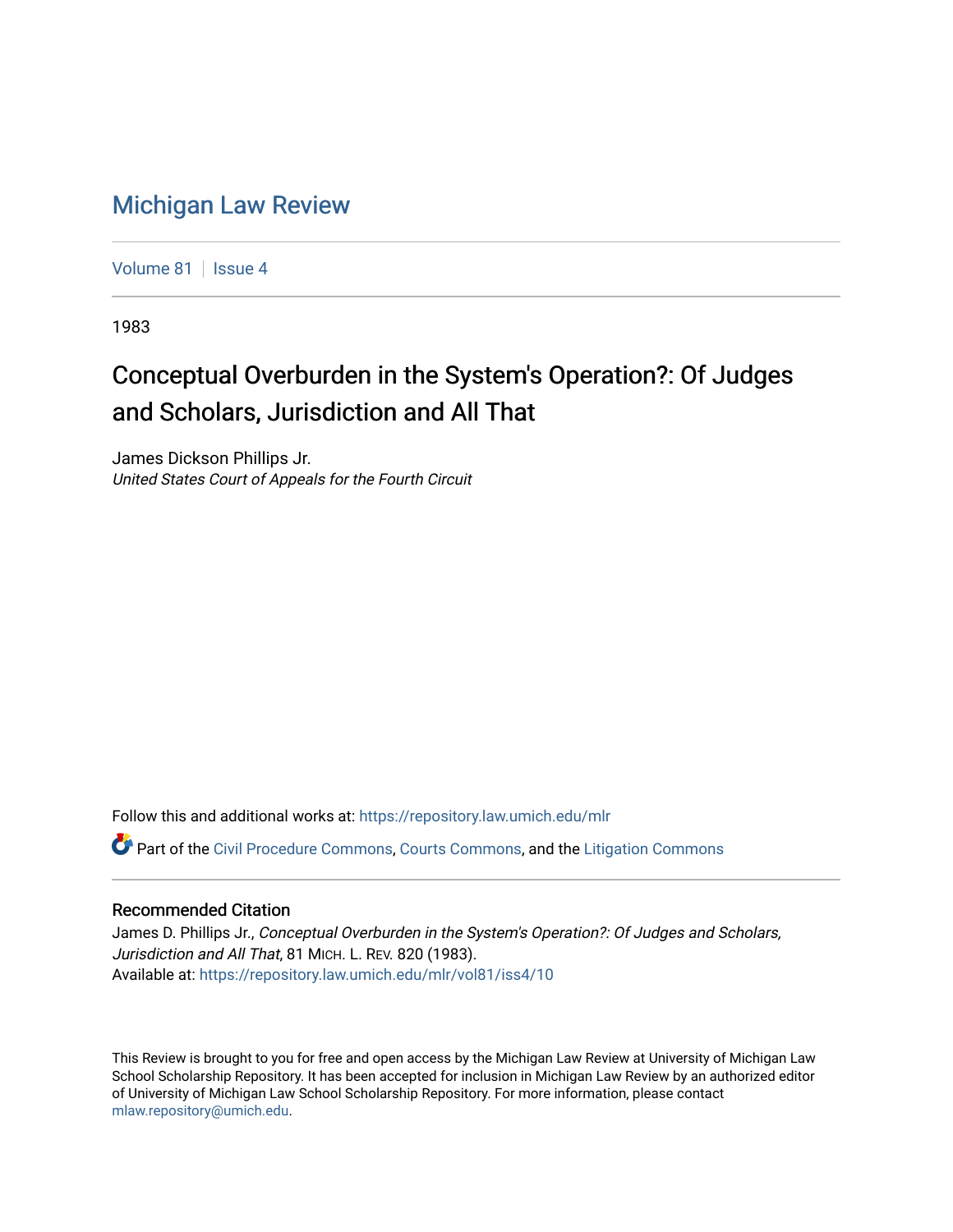## **CONCEPTUAL OVERBURDEN IN THE SYSTEM'S OPERATION?: OF JUDGES AND SCHOLARS, JURISDICTION AND ALL THAT**

#### *James Dickson Phillips, Jr.* \*

FEDERAL PRACTICE AND PROCEDURE, VOLUMES 13-19: JURISDIC-TION AND RELATED MATTERS. By *Charles Alan Wright, Arthur R. Miller,* and *Edward H. Cooper.* St. Paul, **Minn.:** West Publishing Co. 1975-1982. \$26 per volume.

With the publication in 1982 of Volumes 19 and 20, Professors Wright, Miller and Cooper closed the ring on this superb multi-volume treatise on federal practice and procedure.<sup>1</sup> The publication of Volume 19 also completed the particular unit with which this review is concerned, that on Jurisdiction and Related Matters.

Given the dual significance of the unit's completion, it may be appropriate to indulge a preliminary thought about the coincidental completion of the entire work. Begun in 1969 with Charles Alan Wright's publication under his own name of the first three volumes of the successor work to the *Barron & Holtzojf* treatise,2 which, starting in 1951, he had expanded and supplemented in "Wright Editions," the completed treatise runs now, thirteen years later and with the collaboration of several distinguished coauthors, to 25 bound volumes, including indexes, appendices, and tables. These volumes, in tum, are subdivided into four discrete, titled units that reflect the classic categories of adjective law: criminal procedure, civil pro $c$  cedure, jurisdiction and related matters, and evidence  $-$  essentially the gamut of practice and procedure as the term has been most widely perceived.

The completed treatise is a magnificent achievement of scholarship and plain hard work. Its completion entitles its principal author<sup>3</sup> to the respect, admiration and gratitude of all who labor in the legal vineyard and, though they know it not, of all who have a stake in the effective administration of justice. As one who has directly benefited from this and the predecessor Wright-edited work as practitioner, teacher, and judge, I take this opportu-

<sup>\*</sup> Circuit Judge, United States Court of Appeals for the Fourth Circuit. --- Ed.

I. "Ring-closing" is used because these are not the last volumes in numerical order. The ring, of course, will continue to be opened from time to time by the addition of new bound volumes to accommodate expanded materials, as just recently with a new volume IOA.

<sup>2.</sup> W. BARRON & A. HOLTZOFF, FEDERAL PRACTICE AND PROCEDURE WITH FORMS (1960).

<sup>3.</sup> This is not to denigrate the contributions of the distinguished coauthors, Professors Miller, Cooper, Gressman, Graham, and Kane. Wright's ability to enlist the collaboration of such colleagues is but another measure of his achievement.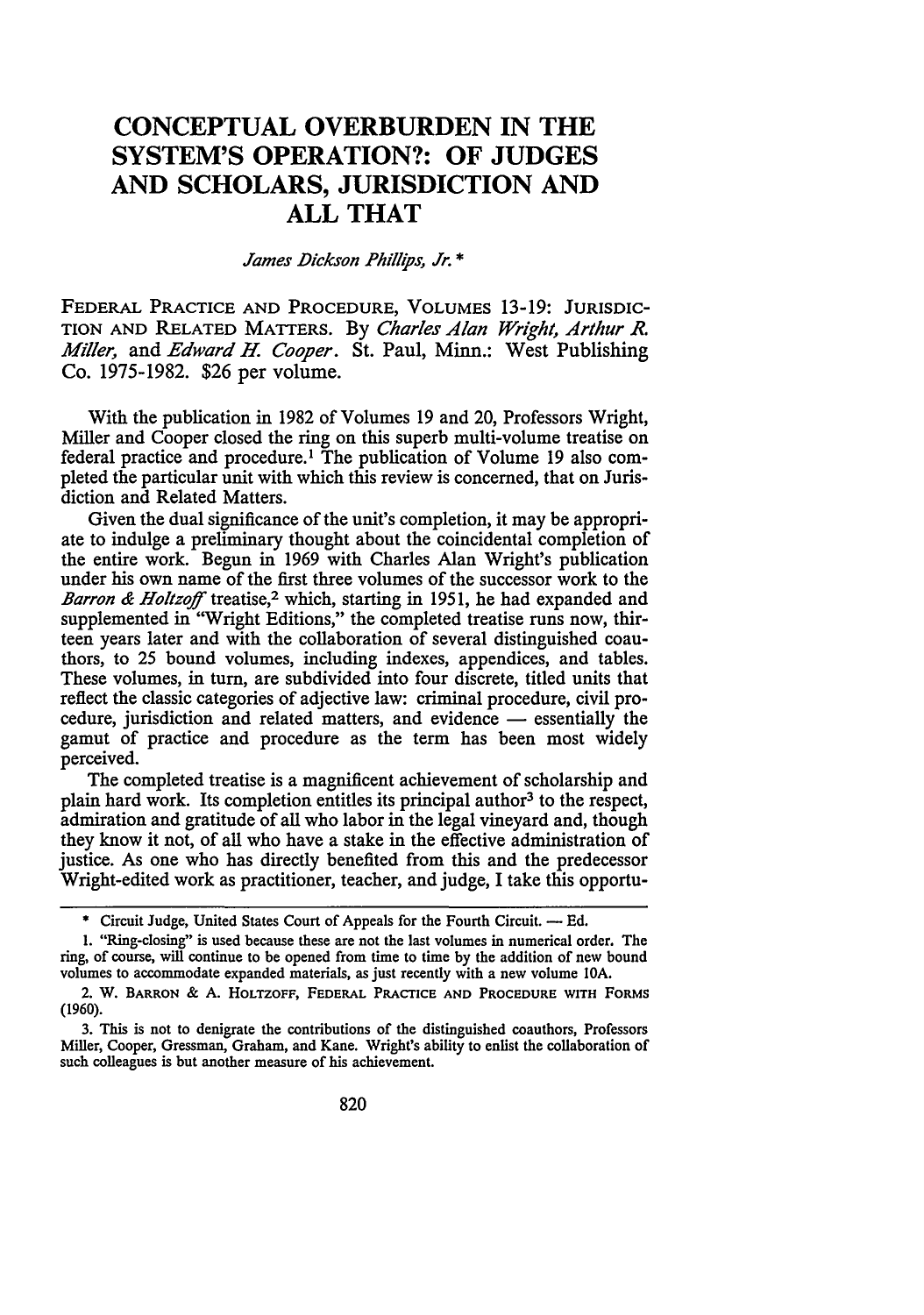nity to express these sentiments for myself and, I feel sure, for countless others. While his financial rewards from the endeavor are  $-1$  hope and trust — adequate when measured by the world's standards, I have a notion, knowing something of his fierce pride of scholarship, that the achievement is itself no inconsiderable reward by more inward standards. May he long enjoy both.

The seven main volumes making up the Jurisdiction and Related Matters unit did not emerge full-blown as a unit but came volume by volume over a seven-year period, from 1975 to 1982. The first five, 13-17, published between 1975 and 1978, deal with fundamentals of the organization and judicial power of the federal courts, the basic grounds of district court jurisdiction - federal question, diversity, etc. - venue and removal in the district courts, jurisdiction of the courts of appeals and the Supreme Court, appellate procedure in both courts,<sup>4</sup> problems of appealability under the appellate jurisdictional grants, and other matters intimately related to the exercise of those grants. The sixth volume, 18, published in 1981, deals with *res judicata*;<sup>5</sup> and the last, 19, published in 1982, with the *Erie* doctrine.

This is of course a vast body of material, and major portions of it have been in the public domain and in heavy use by bench, bar and legal academe for a considerable period of time. Under the circumstances, an exegetic review of the whole is neither possible nor wanted, nor would it be bearable if attempted. As a general assessment, it suffices simply to observe that the high quality of the materials in this unit  $-$  as in the entire treatise - is immediately and persistently manifest, in terms of accuracy, organization, coverage, lucidity, depth of insight, and general style, to any user who puts it to regular test. It seems unnecessary to temper this general judgment with the customary examples which undoubtedly exist but which this reviewer has neither chanced upon nor bothered to ferret out  $-$  of significant flat inaccuracies, arguable errors of analysis, failures of coverage, and organizational oddities that inevitably occur in any endeavor of this magnitude. I tum instead to a few general ruminations stirred by contemplation of the unit as a whole.

The first has simply to do with the unit's coverage and is prompted by its title — Jurisdiction and Related Matters — specifically by the last part. The "jurisdiction" referred to is, of course, subject matter jurisdiction. The other dimension of judicial power — including personal, in rem, and quasi in rem (or, now generically, "territorial")<sup>6</sup> jurisdiction  $\frac{1}{10}$  systematically treated elsewhere<sup>7</sup> in the treatise.

The "relatedness" in the title is therefore to subject matter jurisdiction.

6. *See* RESTATEMENT (SECOND) OF JUDGMENTS§ 1(2) (1982).

*1. See generally* 4 C. WRIGHT & A. MILLER, FEDERAL PRACTICE AND PROCEDURE §§ 1064-1075 (1969) (discussed in conjunction with rule 4 governing service of process) [hereinafter cited as WRIGHT].

<sup>4.</sup> The treatment of Supreme Court procedure is only interstitial to discussion of its jurisdiction. Court of appeals procedure is addressed directly in Volume 16, in connection with the Federal Rules of Appellate Procedure.

*<sup>5.</sup>* The Res Judicata volume has previously been reviewed in the *Michigan Law Review.*  Casad, Book Review, 80 MICH. L. REV. 664 (1982).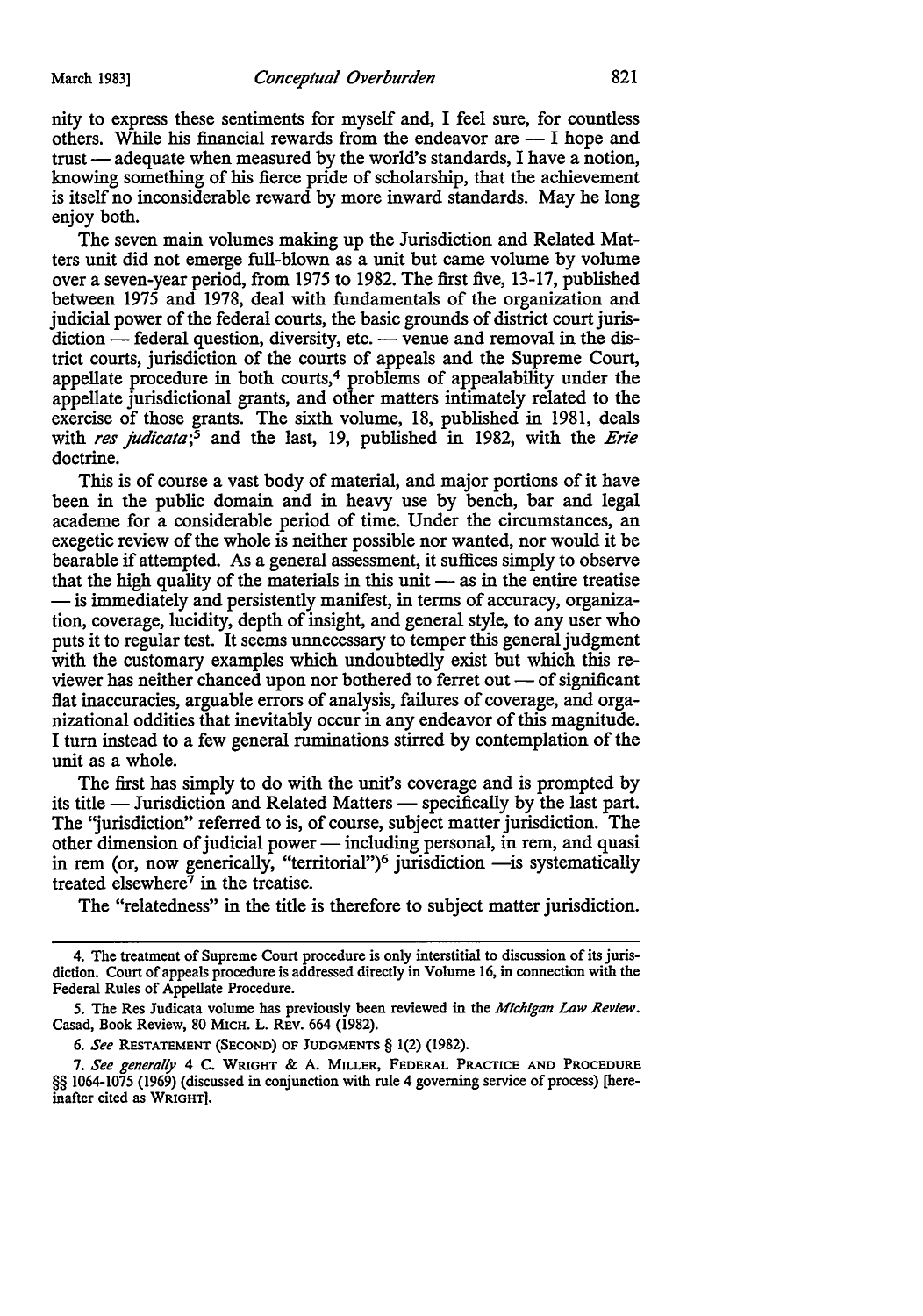Despite the potentially unlimited reach of the term "related" when applied to any part of the law's seamless web, there may not be a more serviceable or informative one to embrace the topics here embraced. They comprise a body of concepts that have always lain uneasily, along with jurisdiction itself, within the general law of "practice and procedure." Of chief importance among these "related matters" may be noted: the concept of "justiciability" as primarily derived from constitutional case or controversy constraints on exercises of judicial power; subsumed concepts of standing, mootness, ripeness, feigned issues, etc.; other purely prudential limitations on exercises of jurisdiction — abstention principles and rules and principles restricting the scope of appellate review; timing limitations on exercises of appellate jurisdiction — the vexed problems of appealability and writ review; the choice of law problems forced by federalism, including federal common law and *Erie;* and, probably least "related," *res judicala.* 

The "related matters" of the unit's title are essentially, therefore, all those concepts, doctrines, principles and rules whose emergence has been forced by the inevitable problems of operating the federal system within the constraints of the fundamental jurisdictional grants and of constitutional federalism. In rough sum, therefore, the "Jurisdiction and Related Matters" unit can be said to deal comprehensively with the structure (jurisdiction) and the dynamics of operation ("related matters") of the federal judicial system. This is, of course, a conceptually heavy body of law that, as I will show, is getting heavier.

Indeed, it is difficult to think of another substantial body of federal law on the "procedural" side of things — unless it be the whole of criminal procedure - that in recent years has undergone such an expansion and refinement of doctrine as has this one. Primarily, of course, this development has been in the realm of the system's dynamics — in matters "related" to jurisdiction. The basic structure of courts and jurisdiction has undergone little change despite all the talk of abolishing or reducing diversity jurisdiction, cutting back on selected elements of federal question jurisdiction, and constituting a new intermediate court of appeals. But in the "related matters" with which this unit deals, there is not only a flood of new cases but signs of a developing conceptual overburden whose causes and effects are an interesting subject for speculation and, possibly, concern.

The burgeoning space accorded these matters in the treatise reflects though not in any exact measure  $-$  the underlying phenomenon. Of the numerous examples, two suffice as illustration.

Take first "standing." In Volume 13, published in 1975, a total of 61 pages of text and footnotes were devoted to this one facet of the more general concept of justiciability. When, in 1980, it had already become necessary to publish a bound cumulative supplement to this volume, a total of 54 pages of new annotated text along with another 60 pages of supplementary case annotations were added to deal with the standing decisions of the intervening five years. And, in the 1982 pocket supplement, there appeared yet another 37 pages, ten of which were devoted to new annotated text.

The explosion of abstention doctrine is similarly reflected in the treatise's allocation of page coverage. To this body of doctrine — which only first emerged in 1941 in quite limited form  $-$  the final Wright edition of the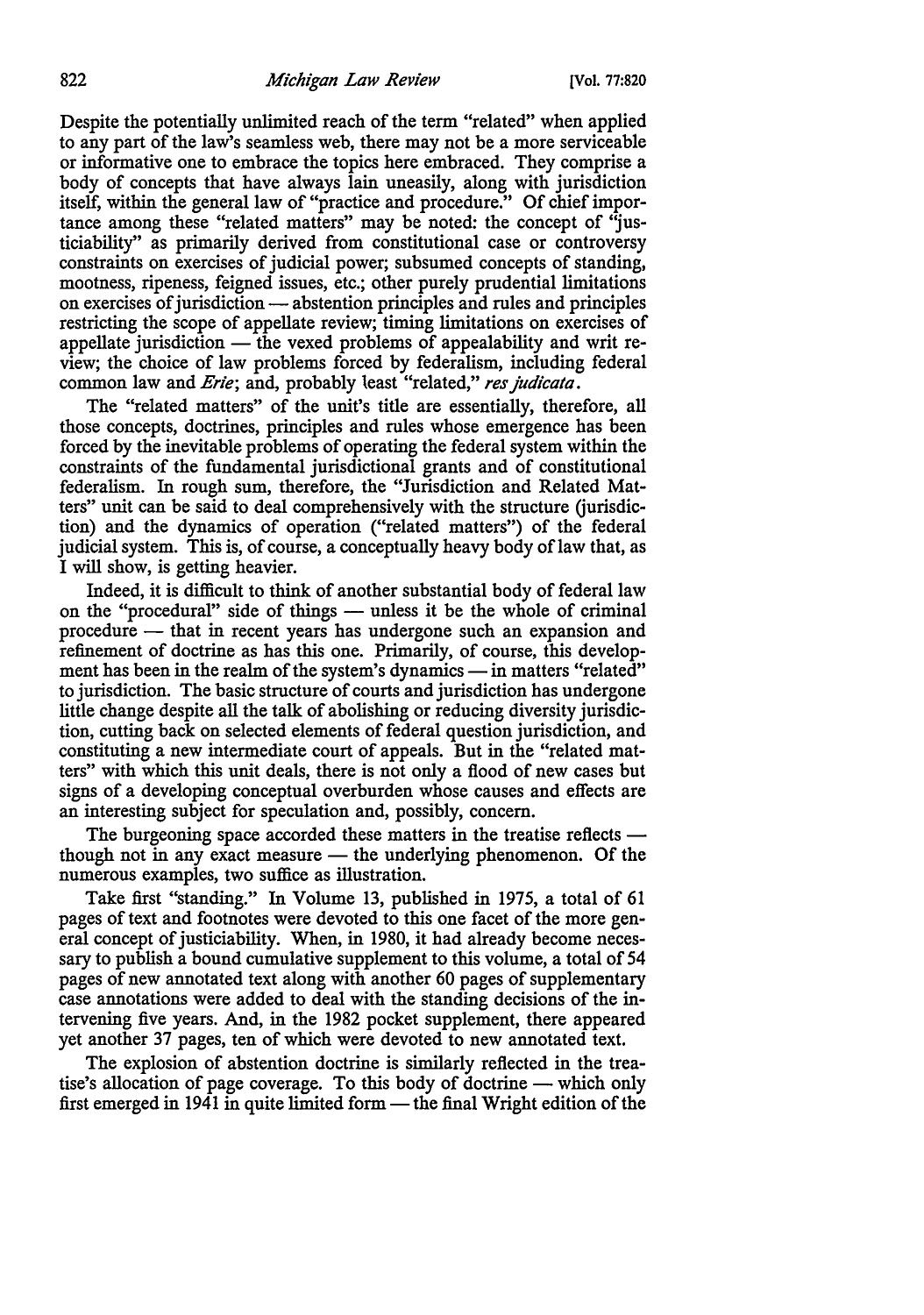predecessor work, as supplemented through 1975, devoted only around 30 pages of annotated text. When Volume 17 of the treatise under review was published in 1978, it gave to this topic a complete subchapter of 8 sections and around 103 pages of annotated text. And this has now been expanded in the 1982 pocket part by 42 pages of text and new and supplementary case

annotations.

Generally comparable examples of doctrinal expansion in both casevolume and conceptual terms exist in other "related matters": *e.g., Erie*  doctrine;<sup>8</sup> government appeals in criminal cases;<sup>9</sup> federal-state res judicata problems;<sup>10</sup> political question doctrine;<sup>11</sup> mootness.<sup>12</sup> The case-volume expansion in these areas is undoubtedly explainable in major part simply as a consequence of the general explosion of litigation in recent years. The conceptual complication that has accompanied the volume surge is the more interesting, and bothersome, phenomenon. Here, again, it suffices to illustrate with three examples.

Take standing, again. Here the conceptual problem — analytically and definitionally — remains essentially at the level of its beginnings. We still grapple to capture and state the principle's essence at a serviceable level of generality. A flood of particularized decisions has not yet yielded the expected fruit of the common law decisional process  $-$  a workable general theory. Witness the Supreme Court's latter-day effort in *Davis v. Passman,* 13 simply to lay better hold upon the core concept by differentiating it from the related concepts of jurisdiction, cause of action and remedy that have been around as fundamental elements of procedure from its earliest days. Perhaps an analytical and definitional problem this resistant to general resolution over so long a period may be logically intractable. But the case flood endures — with or without clear conceptual guidance for resolution of standing problems.

As a second example, take government appeals in criminal cases. While the ultimate source of new doctrinal complexity here is a relatively rare congressional alteration of a fundamental jurisdictional grant, the conceptual miseries arise from importing the dispositive matter of double jeopardy into the new statutory grant. The Criminal Appeals Act of 1970<sup>14</sup> was interpreted early by the Supreme Court as being intended to remove all nonconstitutional barriers to government appeals, leaving only those found in double jeopardy.15 Though the perceived congressional purpose was to remove the uncertainties inherent in the extant statutory grant dating from 1907, these uncertainties have proved to be nothing as compared to the imported conceptual problems of double jeopardy. Indeed, in the course of defining the new contours of permissible government appeals under double jeopardy constraints, the Supreme Court has encountered some of the most

- 9. 15 WRIGHT, *supra* note 6, at§ 3919.
- 10. 18 WRIGHT, *supra* note 6, at §§ 4466-4473.
- 11. 13 WRIGHT, *supra* note 6, at § 3534.
- 12. 13 WRIGHT, *supra* note 6, at § 3533.
- 13. 442 U.S. 228, 236-44 & n.18 (1979).
- 14. 18 u.s.c. § 3731 (1976).
- 15. United States v. Wilson, 420 U.S. 332, 339 (1975).

<sup>8. 19</sup> WRIGHT, *supra* note 6, at§§ 4501-4515.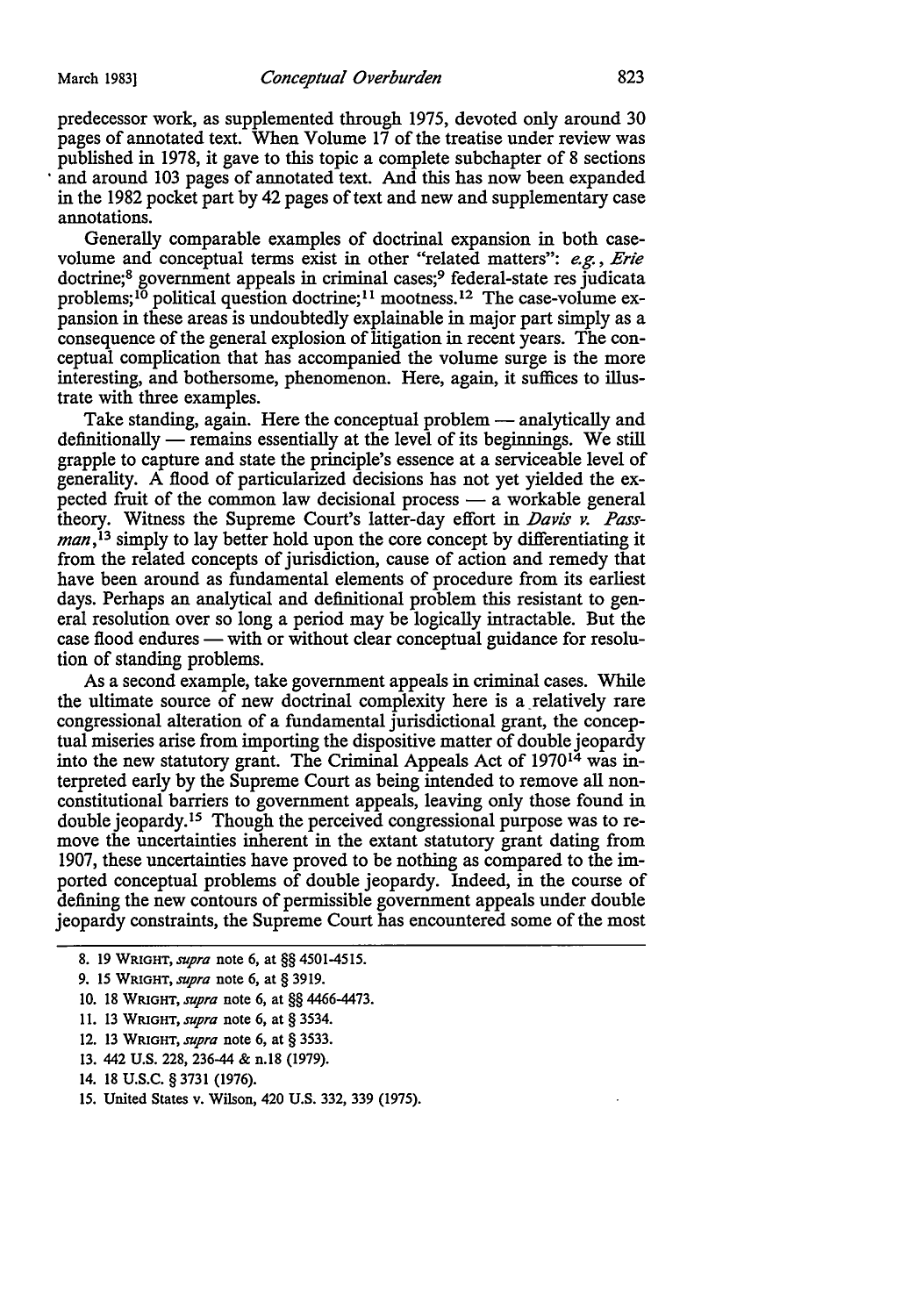difficult and inconclusive aspects of double jeopardy analysis in its history. <sup>16</sup>

Finally, take that old conceptual dragon, the *Erie* doctrine. Considering, in retrospect, the tortured conceptual maze through which so fundamental a matter as choosing the proper rule of decision for federal courts has been wrung evokes equal measures of wonder and grief. One by one the hopedfor general solutions - procedure or substance, outcome-determinative, overriding federal interest in procedural uniformity — have been revealed as merely inconclusive lurches along the path. Each of the periodic special insights into controlling principles — anti-forum shopping, inequitable administration of the laws, "primary obligations" - has lacked sufficient breadth or conceptual precision to provide a general solution. And while one might have hoped that over a period of forty-odd years the potential range of cases raising close *Erie* questions would have been substantially exhausted and decided, albeit on particularized bases without benefit of a controlling general theory, that simply has not happened. New variations continue to arise — the supply seems inexhaustible<sup>17</sup> — and the conceptual tangle remains, despite the flood of intervening particularized decisions and the massive judicial and scholarly efforts to synthesize them.

The general picture suggested by these limited examples is one of vast expenditures of effort and time in wrestling with fundamental questions respecting basic operations of the federal judicial system  $-$  questions which, though heavily policy laden, are still essentially "procedural." After all, they concern, in the final analysis, only "threshold" matters: May this government appeal be considered on the merits? May this action be prosecuted at all by this party? Which sovereign's rule is to be applied to decide this case? Each of these examples is characterized by great conceptual difficulty which seems to be increasing in complexity rather than yielding to general solution by the normal synthesizing process. Consequently, substantial resources are being spent in coping with conceptual difficulties whose resolution in the particular case frequently leads only to the result that the merits are or are not addressed at the time and in the forum chosen by the instigating party. The system's basic "procedure" seems to be afflicted with an increasing conceptual overburden in many of its most vital elements.

From a perception that the phenomenon exists in significant degree, rumination turns inevitably to causes. And the first wonderment is whether in

<sup>16.</sup> See the Supreme Court decisions starting with United States v. Wilson, 420 U.S. 332 (1975), and running, in order of decision, though by no means in a straight line, through United States v. Jenkins, 420 U.S. 358 (1975); Serfass v. United States, 420 U.S. 337 (1975); United States v. Martin Linen Supply Co., 430 U.S. 564 (1977); Lee v. United States, 432 U.S. 23 (1977); Sanabria v. United States, 437 U.S. 54 (1978); United States v. Scott, 437 U.S. 82 (1978).

The suggestion in text that these decisions involve inconclusive analysis is, of course, made with all respect. If the appraisal is valid, it simply reflects the conceptual difficulties that are the theme of this review. The line of decisions is indeed replete with recognitions by members of the Court of the tortured path of analysis. *See, e.g.,* Sanabria v. United States, 437 U.S. at 80 (Blackmun, J., concurring).

<sup>17.</sup> As illustrations, this reviewer can cite with some wryness two recent examples in which he was unable to induce full panel concurrence in two *Erie* problem cases presenting new variations on the ancient theme. *See* Yarber v. Allstate Ins. Co., 674 F.2d 232 (4th Cir. 1982); Davis v. Piper Aircraft Corp., 615 F.2d 606 (4th Cir. 1980).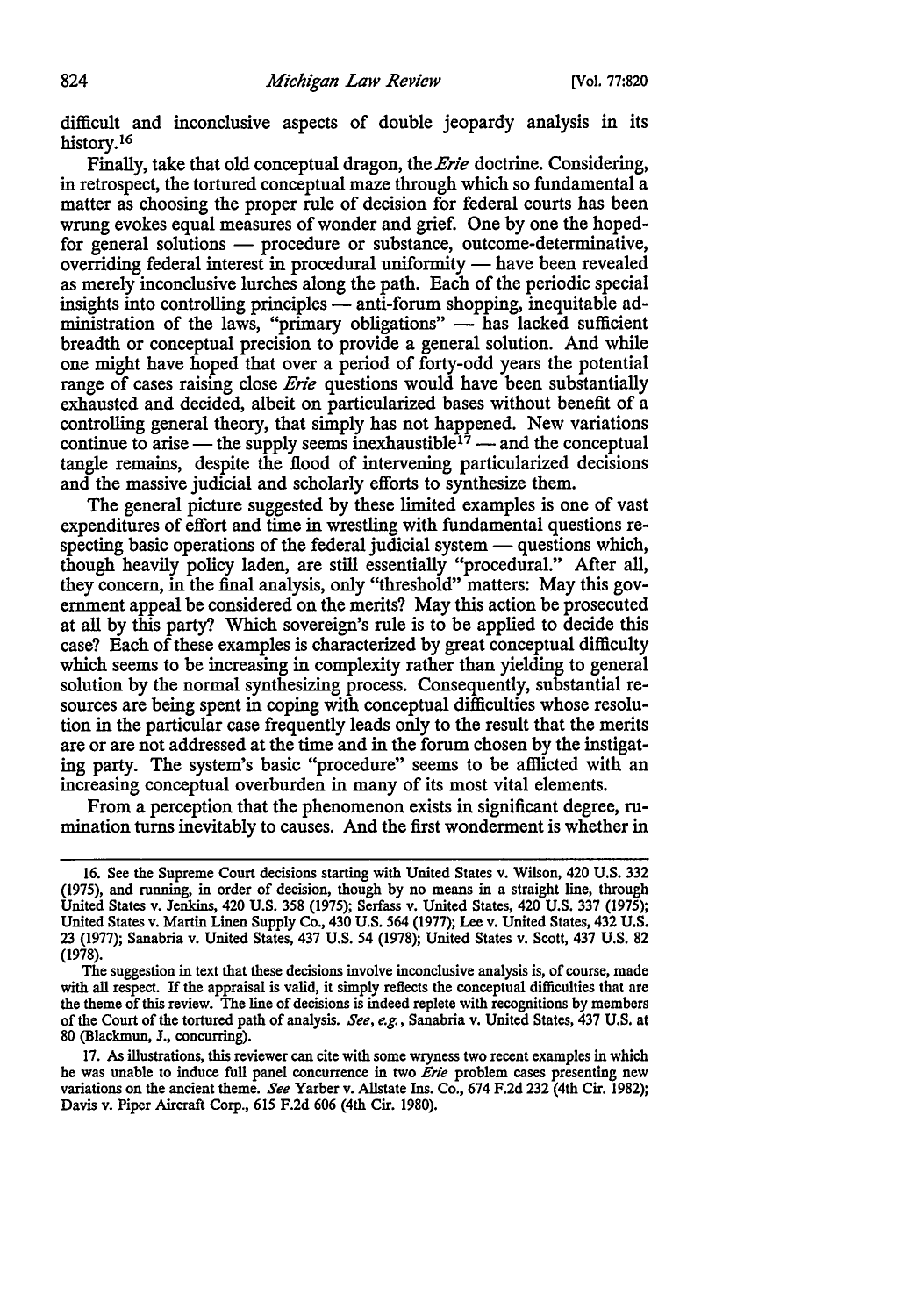this field - as Professor Grant Gilmore has convincingly suggested did happen in the law of contract<sup>18</sup> - the scholars may not be large contributors to the growing conceptual burden.

Certainly the intellectual power, the influence, and the sheer numbers of contemporary proceduralist scholars is adequate for the purpose. Indeed, one of the most interesting thoughts prompted by the completion of this second major multi-volume treatise on federal procedure is of the extraordinary number of truly first-rate legal scholars who have labored in recent years in the various fields of adjective law including, in particular, the federal courts and the federal system.19

But, for this reviewer at least, that possibility is quickly dispelled. Though the efforts of the great proceduralist scholars in matters of federal jurisdiction and related matters have been solid and influential, their primary thrust has been toward synthesis and critical commentary rather than the independent development of general theory. Of course, whenever fundamental re-thinkings of the basic structure and its procedure have been undertaken — as in the process leading to adoption of the federal rules of procedure and the more recent ALI jurisdictional study — the proceduralist scholars have participated by invitation, and with great influence. But aside from these occasional opportunities to redesign, their efforts have focused mainly on the matters of which I speak — expository, critical, and synthesizing endeavors directed at judicially developed doctrine. To the extent that standing, *Erie* and double jeopardy as a measure of appealability are examples of a general conceptual overburden in the federal system, the fault cannot be laid at these scholars' doors.

Indeed, it may be improper to suggest that fault can be laid at the door of anyone - unless it be Congress and the framers of the Constitution. And even as to these it is probably more accurate and fair to speak in terms of simple cause rather than fault. For the basis of the conceptual overburden is probably best attributed simply to fate and the adversarial system. Given the built-in tendency of the adversarial system, featuring party-shaping of issues, to run out every legal concept to and beyond its logical end, the move toward increasing conceptual complexity in these matters was predictable and essentially inexorable.

This can readily be seen by looking again, briefly, at one of the three examples of conceptual complexity chosen to illustrate the phenomenon.

The increasing conceptual difficulty and logical intractability of the "standing" problem simply reflect the underlying difficulty of continually adapting to increasingly more sophisticated procedural forms and substantive doctrine the premises of an adversarial litigation system that in its origins was a quite primitive one designed to resolve only an artificially

<sup>18.</sup> *See* G. GILMORE, THE DEATH OF CONTRACT 17-18 (1974).

<sup>19.</sup> To attempt an exhaustive listing of all those who should be included in the front ranks of the proceduralist scholars suggested in text would be far too risky. For starters and simply to illustrate, the following names gleaned solely from the spines of books currently on the shelves of a federal judge's chambers library would surely be included in any fair listing: Bator, Carrington, Clark, Cleary, Cooper, Cound, Currie, Dobbs, Ehrenzweig, Field, Piss, Friedenthal, Graham, Gressman, Hazard, Israel, James, Kamisar, Kaplan, LaFave, Louisell, McCoid, Miller, Mishkin, Moore, Rosenberg, Shapiro, Vestal, Ward, Wechsler, Weinstein, and Wright.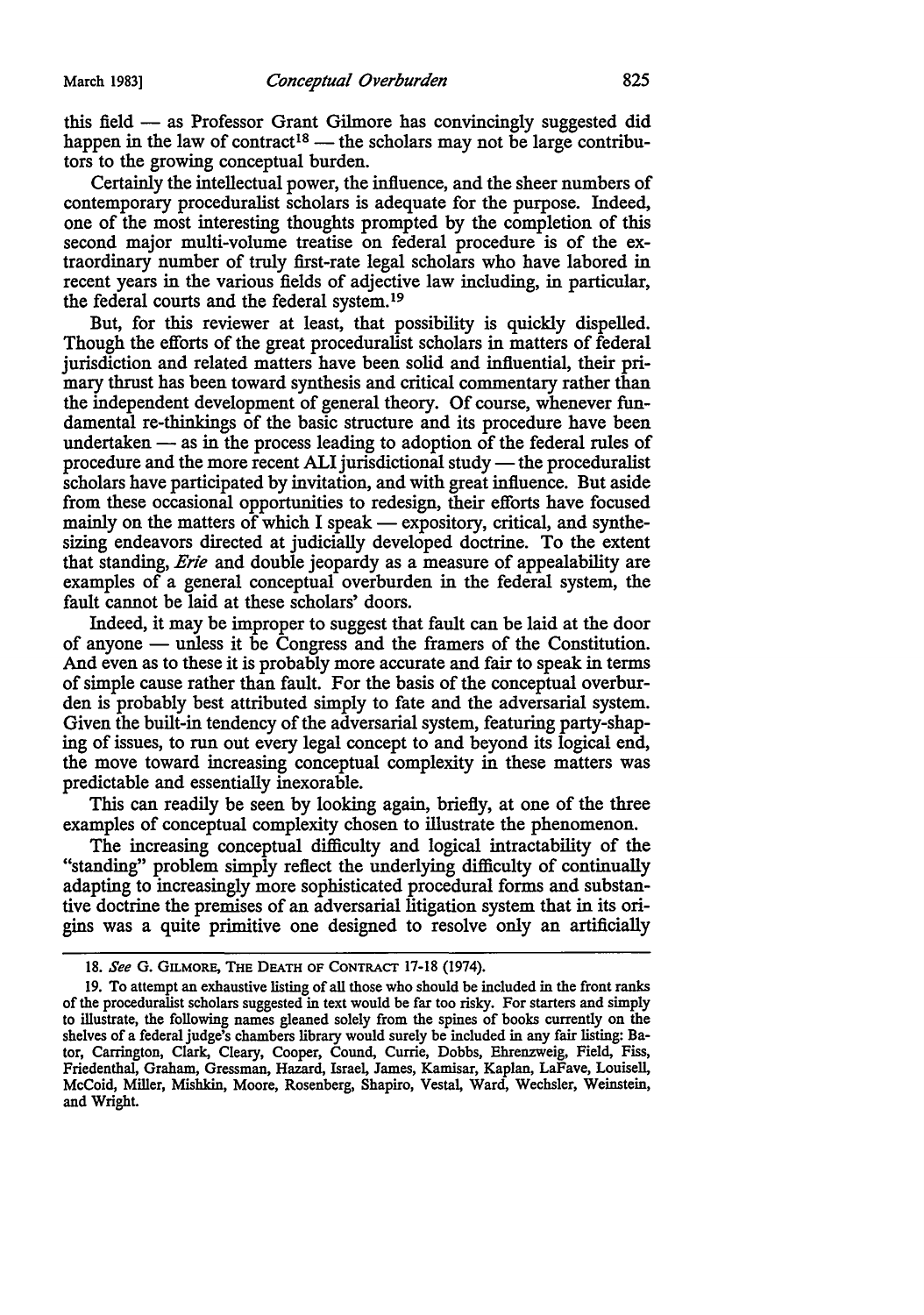constricted range of issues arising from an equally primitive body of private substantive law. The typical litigation pattern in which standing problems now arise is likely to involve multiple parties (public and private, class and individual, natural, and other) asserting substantive claims and defenses based in constitutional or statutory sources of public law. This pattern bears little resemblance to the paradigmatic litigation pattern of the system's origins in which two natural person parties litigated only a single issue of private common law, seeking narrowly circumscribed and standardized relief. It is no wonder that the originally primitive, related concepts of cause of action and remedy, along with party standing, have simply been wrenched from their conceptual moorings. What is going on here is of course something more profound than a "merely" procedural adaptation, but it has to be accomplished within the traditional procedural forms.

That there would be great conceptual difficulties and the necessity for a long period of working through this and other jurisdictionally related conceptual problems with a multitude of particularized decisions was preordained. Recrimination is not in order for either the courts or the scholars. We must simply stay at it for awhile.

In helping to work through these conceptual problems, the procedural scholars of our time must be given high marks. As indicated, their influence has been mainly felt with respect to synthesis and constructive criticism of the products of the belabored judicial process. Among the many examples are such single volume treatises as the highly influential Hart & W echsler's *The Federal Courts and the Federal System,* now in its second edition,20 and Charles Alan Wright's own amazingly compact and valuable Law of Federal Courts.<sup>21</sup> In addition, many influential pieces appear in the law reviews, including, as a particularly interesting example, the series of articles constituting an unfolding colloquy on *Erie* among Professors Ely, Chayes and Mishkin in the aftermath of *Hanna v. Plumer.22* 

There is simply no way to reckon the influence on the courts and judicial doctrine of these and comparable scholarly endeavors. Certainly, this influence is even more pervasive than the actual citations in opinions would indicate. My estimate is that it is so pervasive that many judges might be made somewhat uncomfortable if its full extent were revealed. But I think the bench should not be troubled by the scope of scholarly influence. The interplay of judicial and scholarly efforts at clarifying and applying legal doctrine is an ancient and honorable one in our tradition, and should be freely recognized.

Which brings me, finally, full circle to the treatise unit under review. Surely one of the most difficult problems for authors of such a treatise is fixing upon the basic editorial purpose of the work and then maintaining it with reasonable consistency. Particularly for authors of a procedure trea-

<sup>20.</sup> P. BATOR, P. MISHKIN, D. SHAPIRO & H. WECHSLER, HART AND WECHSLER'S THE FEDERAL COURTS AND THE FEDERAL SYSTEM (2d ed. 1973).

<sup>21.</sup> C. WRIGHT, HANDBOOK OF THE LAW OF FEDERAL COURTS (4th ed. 1983),

<sup>22.</sup> Ely, *The Irrepressible Myth of Erie,* 87 HARv. L. REV. 693 (1974); Chayes, *The Bead Game,* 87 HARV. L. REV. 741 (1974); Ely, *The Necklace,* 87 HARV, L. Rev. 753 (1974); Mishkin, *The Thread,* 87 HARV. L. REv. 1682 (1974).